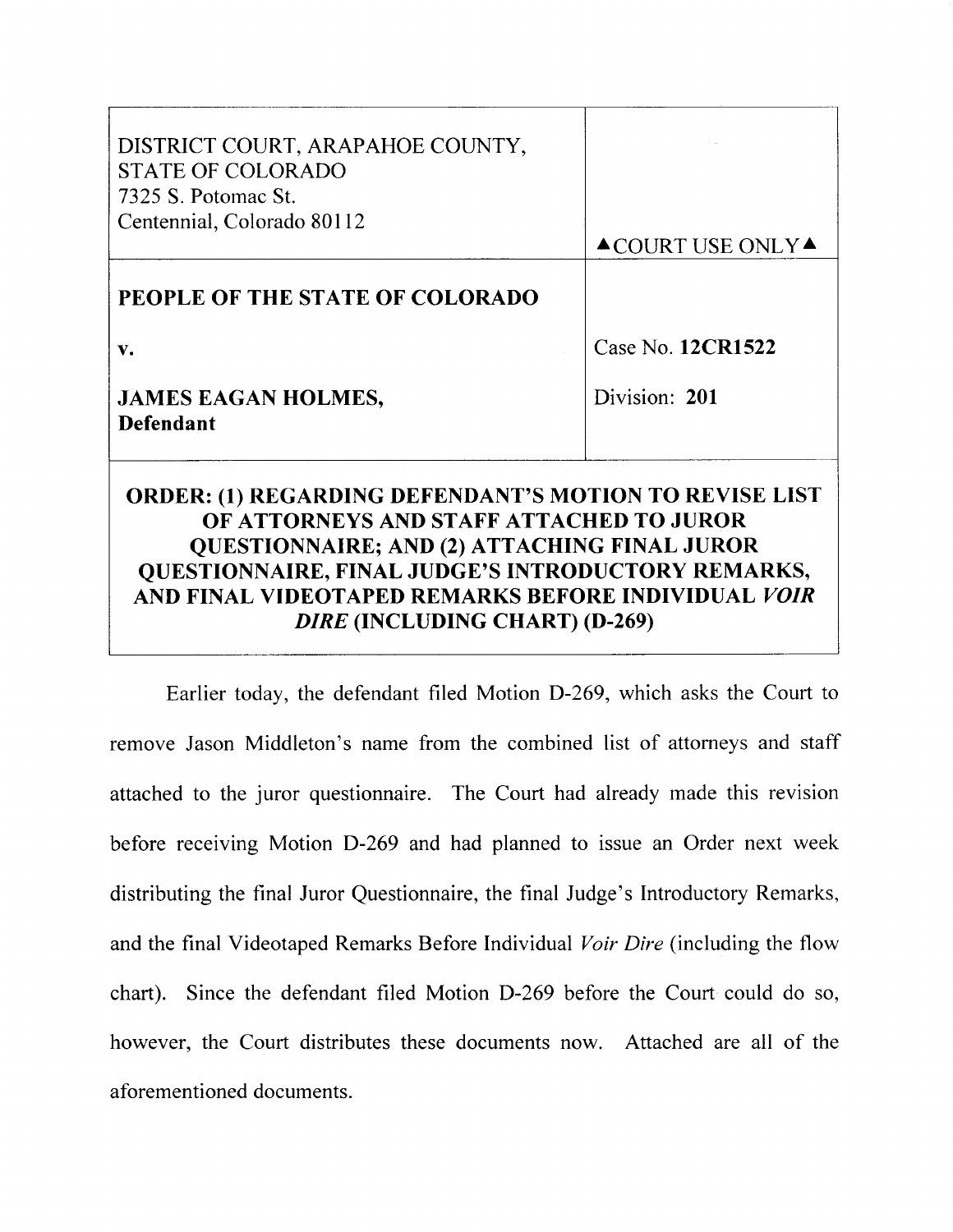Dated this  $9<sup>th</sup>$  day of January of 2015.

BY THE COURT:

Cheller Samoun

Carlos A. Samour, Jr. District Court Judge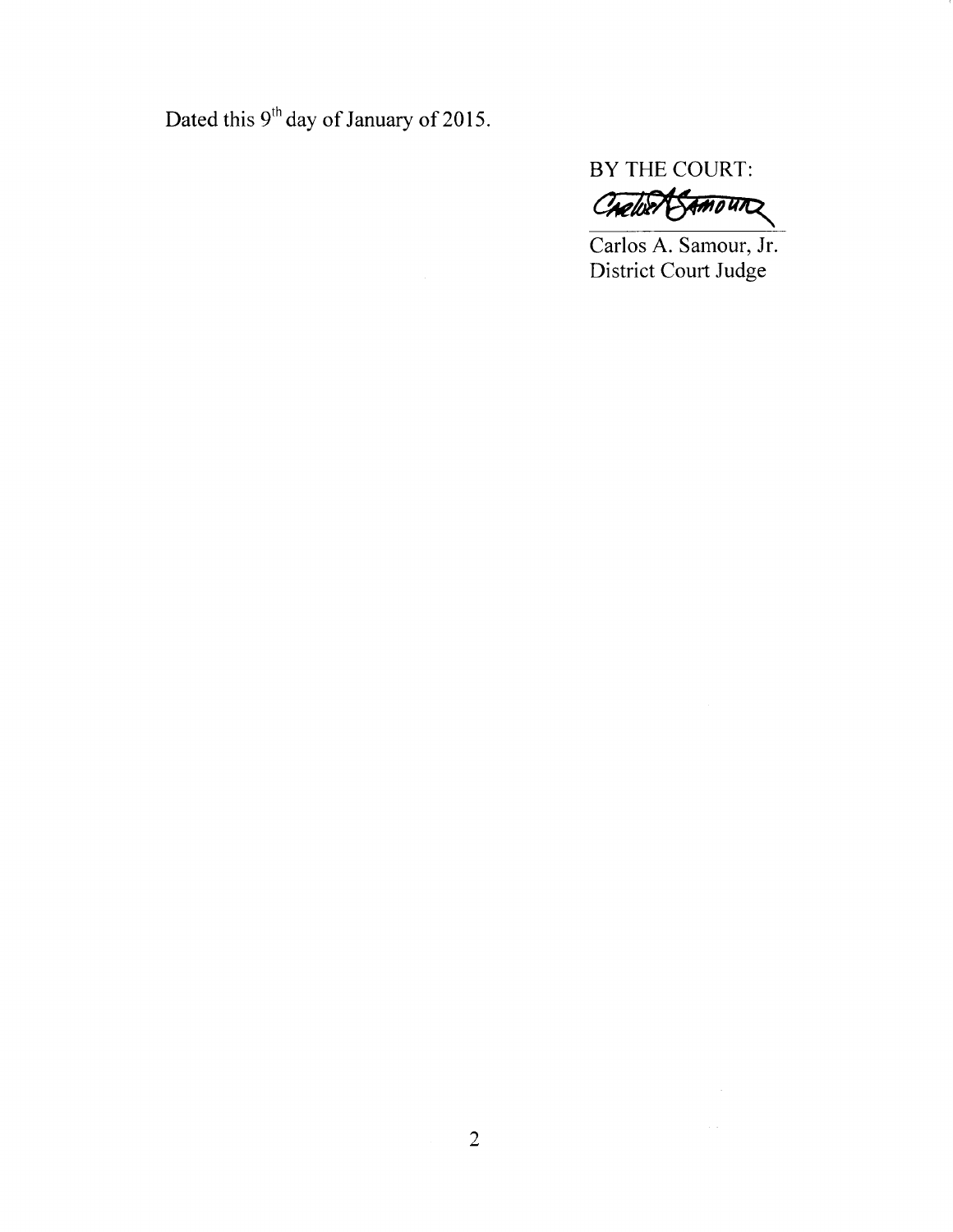### ATTACHMENT 2

# **ORDER D-269**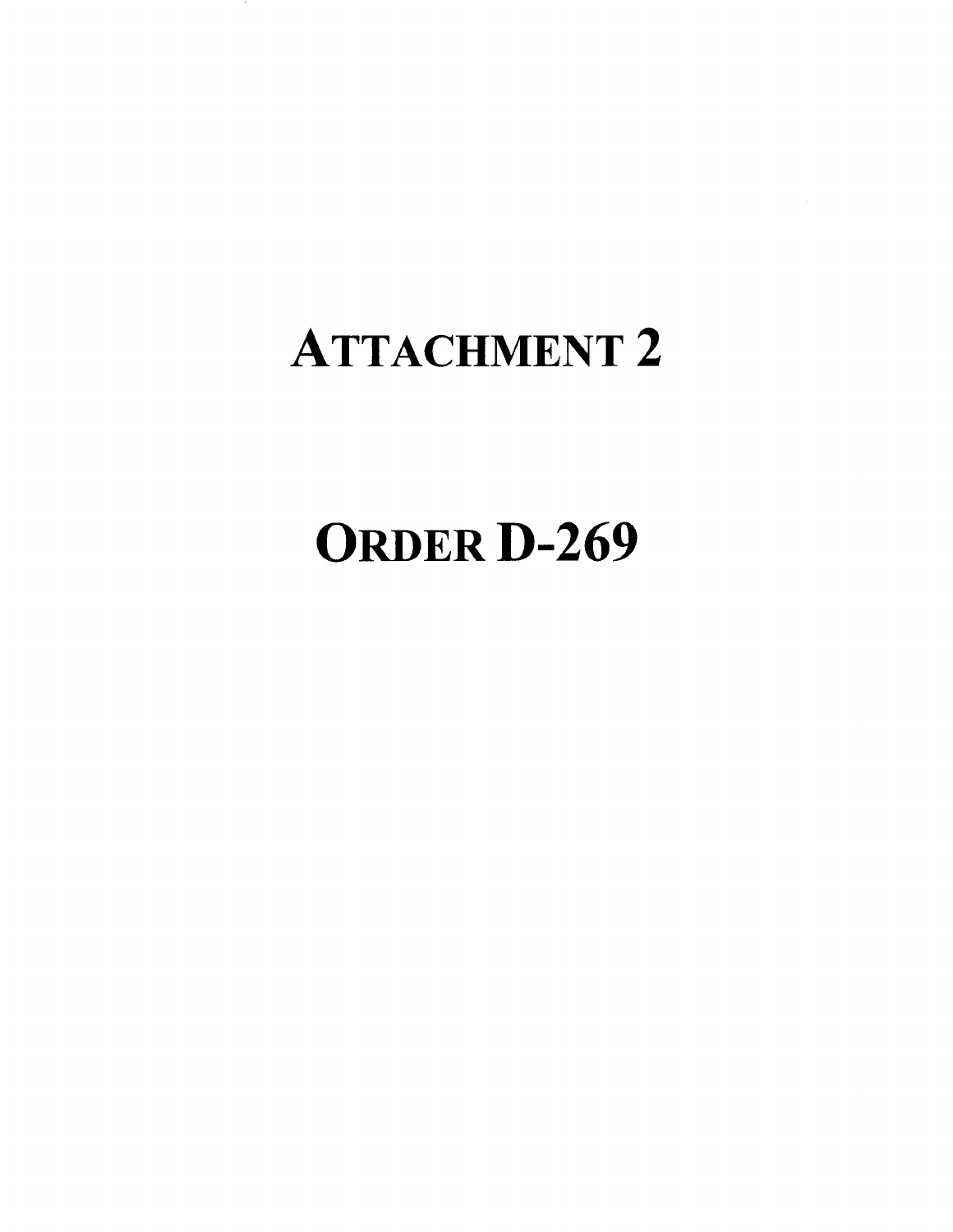### **Judge's Introductory Remarks**

Hello everyone. Welcome to division 201 of the Arapahoe County Justice Center. My name is Carlos Samour, and I am the judge assigned to this division. Let me start off by thanking each of you for responding to your jury summons today. We realize what a sacrifice it is for you to put your lives on hold and respond to jury duty. We deeply appreciate your participation in this important aspect of our democratic society. Without you, we could not have jury trials or the system of justice our nation enjoys.

Let me first remind you that you may not use your phones or other electronic devices in the courtroom. Therefore, they must be tumed off at all times.

Some of you may be wondering how long you will have to be here today. We anticipate that you will be done for the day in two to three hours.

Let me discuss the folder each of you has been provided. Please do not break the seal on your folder until I tell you to do so. Your folder contains the following: (l) a document titled "Judge's Introductory Remarks," which are the remarks I am making right now; (2) multiple copies of a yellow "JUROR QUESTION" form that allows you to ask questions while you're here; (3) a green contact sheet for you to provide us with your best phone number and email address, in case we need to get in touch with you—this information will only be given to the Jury Commissioner's Office and will not be shared with the parties or

 $\mathbf{1}$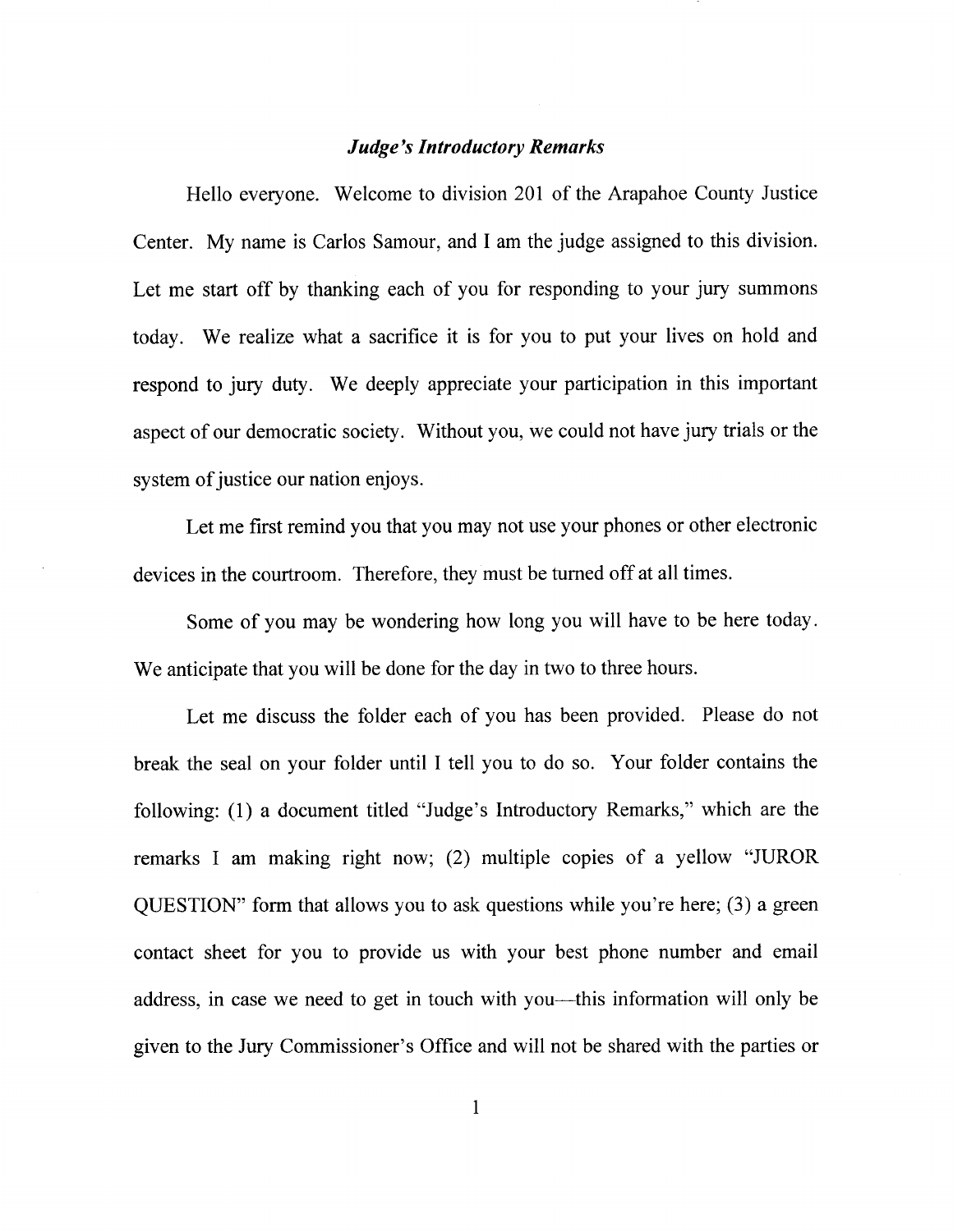the attomeys, and will not be accessible to the public or the media; (4) a blue sheet with instructions for how to find out whether you have to return, and, if so, when; (5) a laminated card summarizing information contained in the folder; and (6) additional "JUROR" stickers in case you lose your badge and need to return.

If you have a question while you're here—other than to ask for a Kleenex or about the location of the restrooms, or something along those lines—**please do not** ask a staff member about it, as staff members are not allowed to answer your questions. Instead, please write down the question on one of the yellow "JUROR QUESTION" forms in your folder and hand it to a Court staff member. You must write your name and juror number on each form used.

In about 30 minutes, we will take a l5-minute break. When you return from your break, a representative from the Jury Commissioner's Office will instruct you further and will play a short orientation video for you that generally introduces you to our criminal justice system. After watching the videotape, you will fill out <sup>a</sup> questionnaire. You may not take the questionnaire home with you. In fact, you cannot take the questionnaire outside this courtroom at any time.

At this time, you may open your folder and remove ONLY the first document, which is titled *Judge's Introductory Remarks*. If you would please turn to page 3. I will give you a moment to get there. At the very top of page 3, you will see a subheading in large font that reads: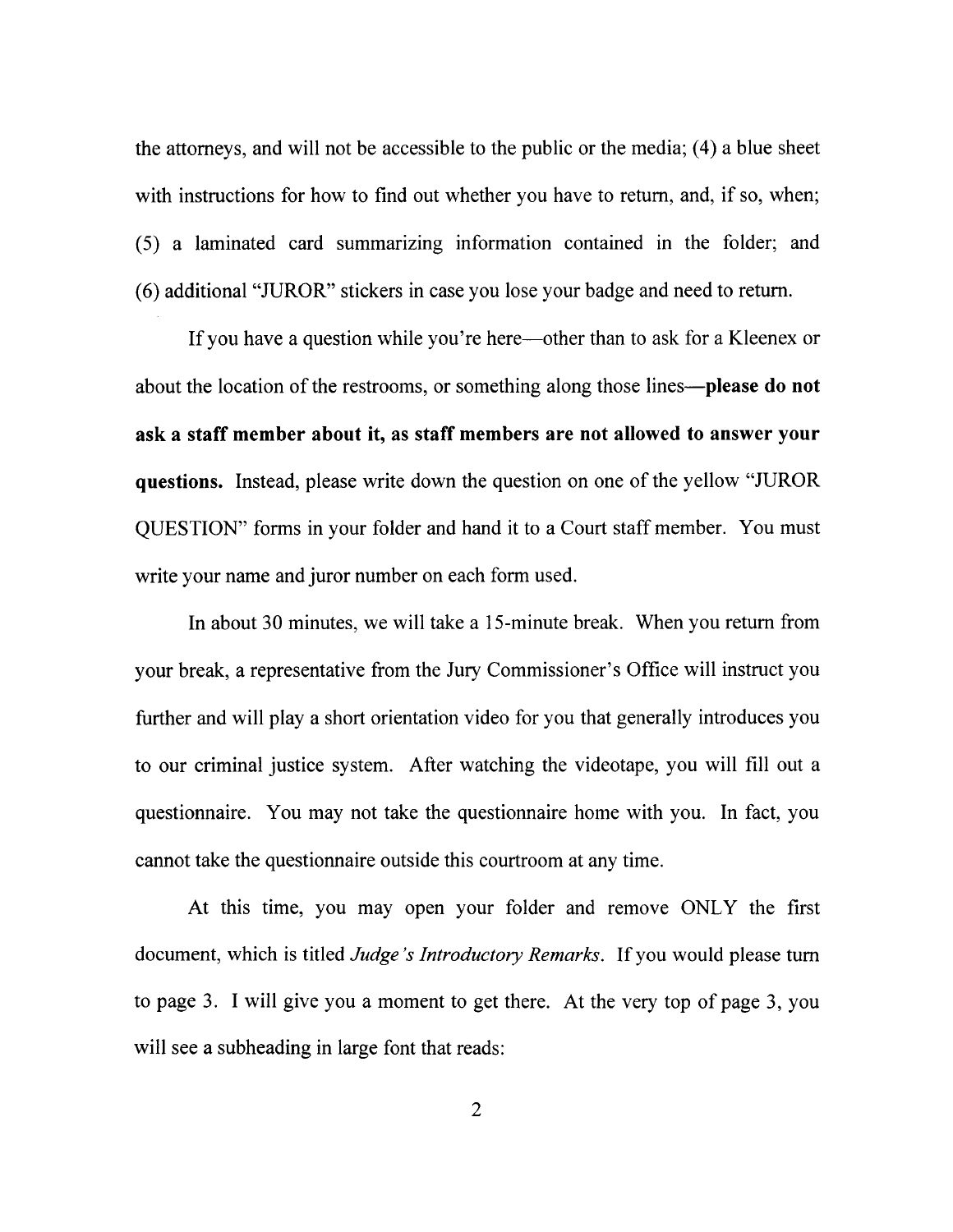### YOU MAY FOLLOW ALONG STARTING HERE

You may now follow along as I read the rest of my remarks. You have been summoned for the case of The People of the State of Colorado vs. James Eagan Holmes; case number l2CRl522. This is a criminal case. Criminal cases in Colorado are always brought on behalf of the People of the State of Colorado either by a local District Attomey's Office or, much less frequently, by the Attomey General's Office. This case was filed by the Arapahoe County District Attorney's Office. We may refer to the District Attorney as "the Prosecution" or "the People." The People are represented by the following attorneys-counsel, please stand up as I introduce you: Mr. Brauchler, Ms. Pearson, Mr. Orman, Mr. Edson, and Ms. Teesch-Maguire. The "Defendant" is James Eagan Holmes. Mr. Holmes is represented by his attorneys—counsel, please stand up as I introduce you: Ms. Brady, Mr. King, Ms. Nelson, Ms. Higgs, and Ms. Spengler. We may refer to Mr. Holmes's attorneys as "the Defense."

Mr. Holmes has been charged with the murders of 12 people and the attempted murders of 70 people at the Century 16 Theatres located at 14300 E. Alameda Ave., Aurora, Colorado, on July 20, 2012, during the premier of the Batman movie, The Dark Knight Rises. He has also been charged with Possession of Explosive or Incendiary Devices at 1690 Paris St., Aurora, Colorado, on July 20,2012.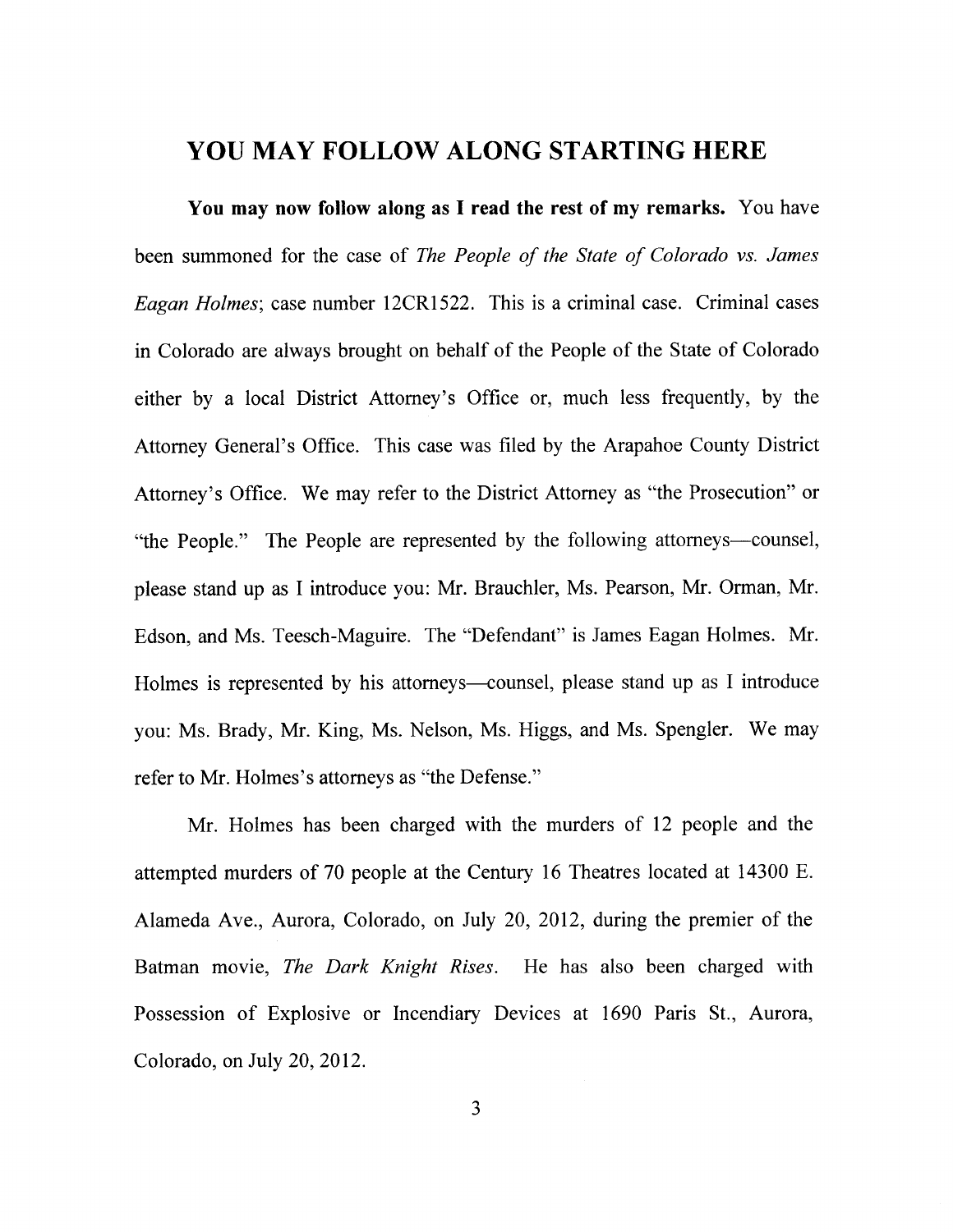The charges themselves are not evidence of anything. They are not proof that Mr. Holmes committed any crime. No one should assume that Mr. Holmes committed a crime just because he has been charged in this case. Mr. Holmes is presumed innocent, and that presumption of innocence remains with him and must be given effect by the jury throughout the trial unless, after considering all of the evidence, the jury is then convinced that the defendant is guilty beyond a reasonable doubt. The prosecution has the burden of proving beyond a reasonable doubt every element of each crime charged.

Mr. Holmes has pled not guilty by reason of insanity, which includes the plea of not guilty. Under Colorado law, a person charged with certain crimes, including murder in the first degree, may plead not guilty by reason of insanity. Colorado has a legal test for insanity, which I will explain during the trial.

Because Mr. Holmes has pled not guilty by reason of insanity, if any evidence is presented that he was insane on the date of the offenses charged, the prosecution will have the additional burden of proving beyond a reasonable doubt that he was not insane. At the end of the trial, after all the evidence has been completed, the jury must decide whether the prosecution proved beyond <sup>a</sup> reasonable doubt every element of each charge, including that Mr. Holmes was not insane at the time of the commission of the act. As to every charge, Mr. Holmes may be found guilty, not guilty, or not guilty by reason of insanity.

 $\overline{4}$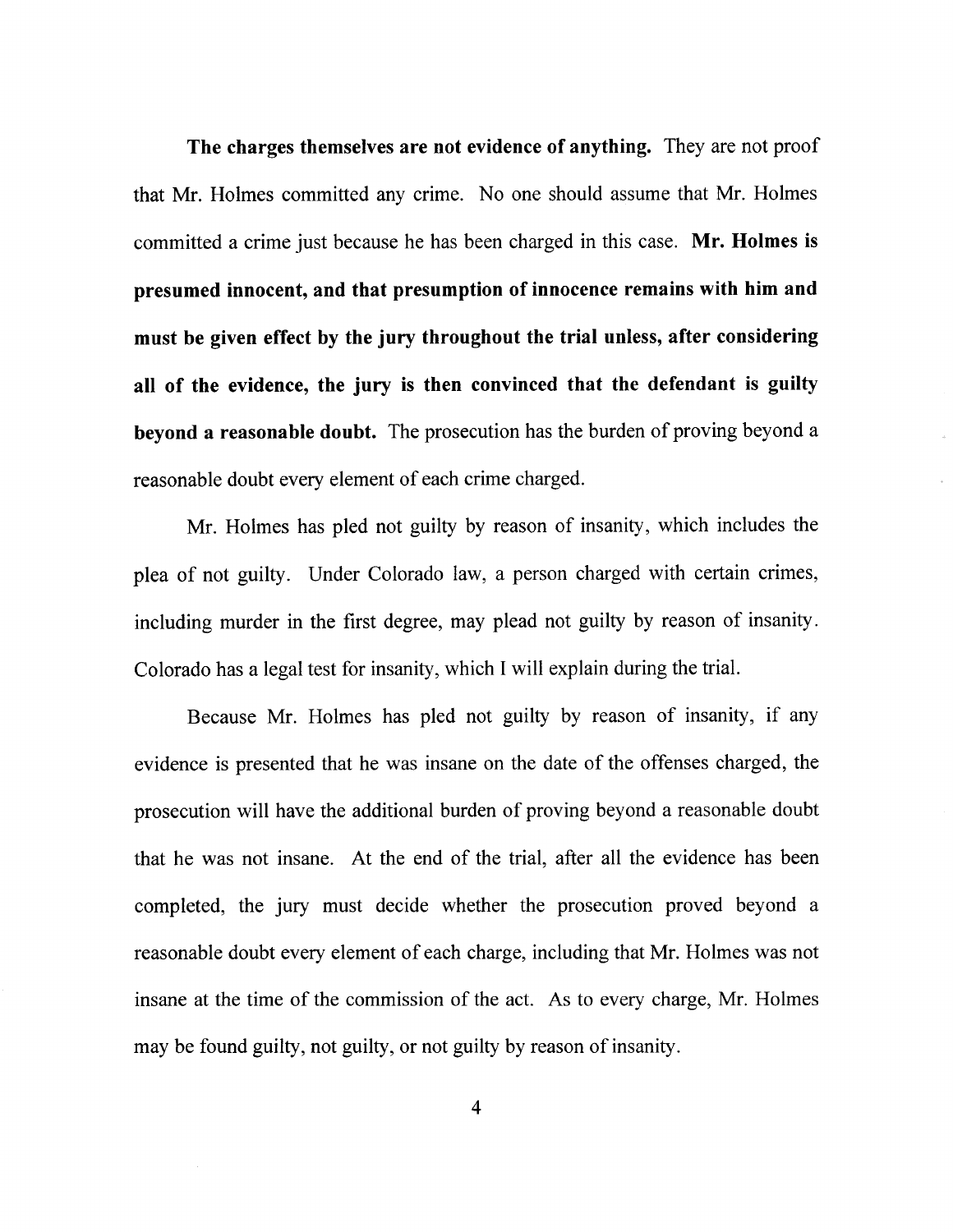The prosecution is seeking the death penalty against Mr. Holmes. Colorado law allows the prosecution to seek the death penalty under certain circumstances if a defendant is charged with murder in the first degree. In a case like this, where the death penalty is a potential punishment, if the jury finds the defendant guilty of a charge of murder in the first degree, the law requires that the same jury that determined the defendant's guilt also decide the appropriate punishment. In that situation, the law, in essence, provides for a two-part trial. In the first part of the trial, the jury must decide if the defendant is guilty, not guilty, or not guilty by reason of insanity. Only if the jury returns a verdict of guilty on <sup>a</sup> charge of murder in the first degree will it then hear additional evidence in the second part of the trial in order to decide what sentence to impose. In the second part of the trial, the jury would have two sentencing choices: the penalty of life in prison without the possibility of parole or the penalty of death by lethal injection.

Because the jury may have to decide Mr. Holmes's sentence in this case, the law requires that prospective jurors, like you, answer questions regarding your thoughts, feelings, and opinions about the possible penalties. This is true even though the jury may find that Mr. Holmes is not guilty or not guilty by reason of insanity with respect to every charge of murder in the first degree, in which case there would be no need for the jury to make any sentencing decisions. It is very important that you not assume from any of the questions in the questionnaire or

5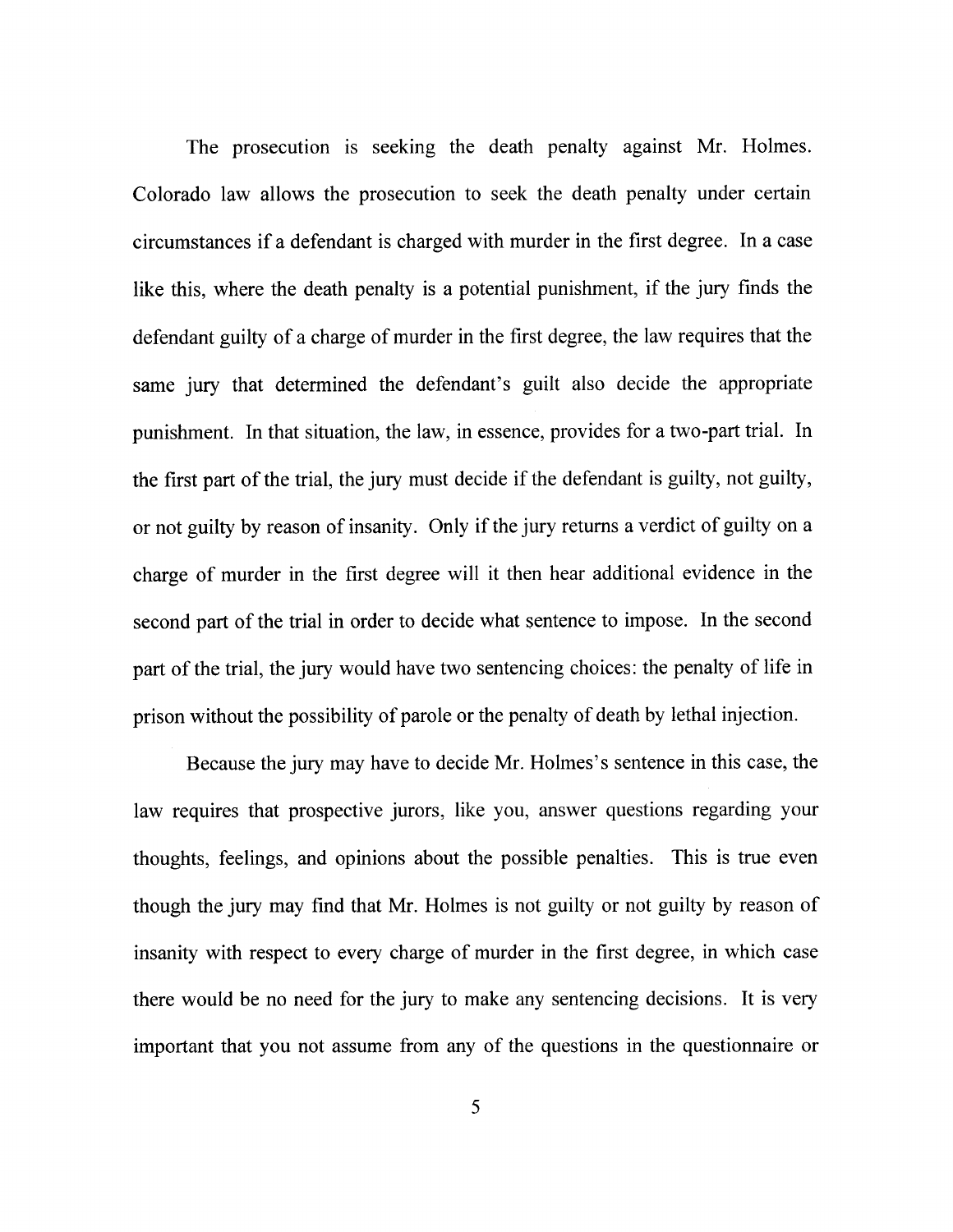from my comments today that Mr. Holmes will be, or should be, found guilty of any crime. The Court reminds you that Mr. Holmes is presumed innocent, and that presumption of innocence remains with him and must be given effect by the jury throughout the trial. It is equally important that you are aware that, even if Mr. Holmes is found guilty of a charge of murder in the first degree, the law never requires a death sentence.

Let me next discuss what you should expect in this case. First, some of you may be wondering if the jury will be sequestered. In other words, whether you will have to sleep in a hotel overnight. The answer is "no." You will get to go home every night. However, you will have to follow certain rules with respect to your conduct when you are not in the courtroom. I will explain those rules later.

Second, you may be curious about the next step in the proceedings. It is the selection of a jury. There will be 24 jurors, including 12 altemates. It is very difficult to estimate how long the process of selecting24 jurors will take. Our best estimate is that it will take us until approximately May or June to select a jury.

After the attomeys and I review your answers to the questionnaire, I will determine which prospective jurors do not have to return for individual questioning and can be released from jury service. Those of you who are not released will be asked to return for one day between the middle of February and the end of May for individual questioning by the lawyers and the Court about certain topics. Through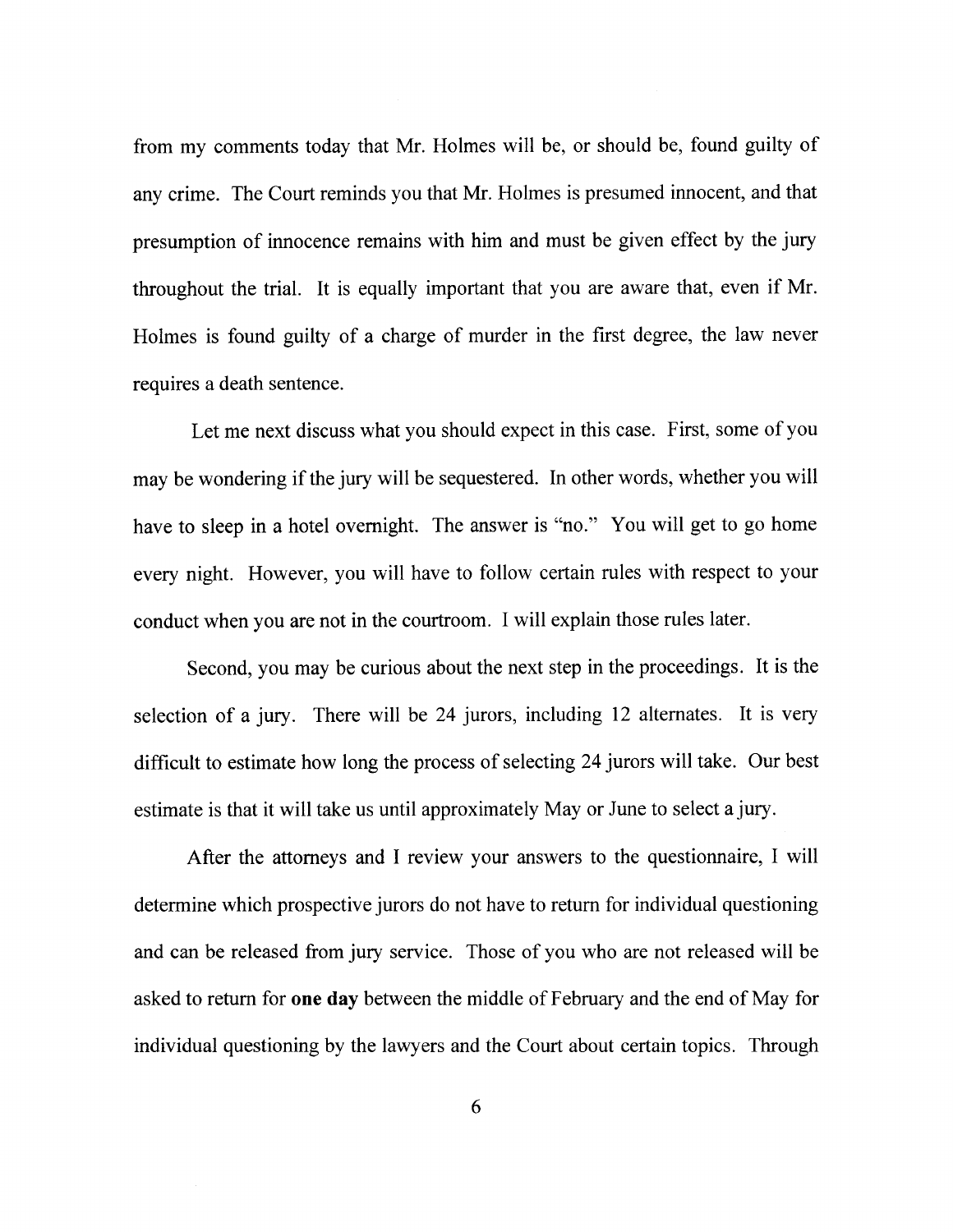individual questioning, we need to find approximately 100 to 120 individuals who can be fair and impartial jurors in this case and who are available throughout the duration of this case. Once we find 100 to 120 eligible prospective jurors through individual questioning, we will ask them to report to this division a third time for a two-day group questioning session. During group questioning, which we hope will take place in May or June, all 100 to 120 prospective jurors will be questioned together by the Court and the attorneys in this courtroom. Through the two-day group questioning session, we hope to select the 24 people who will make up the jury. If you are chosen during group questioning as one of the 24 jurors, we will need you for the entire trial, which may take 4 or 5 months—between May or June and September or October. This estimate includes the possible second part of the trial I mentioned earlier.

For those of you who are asked to retum for individual questioning, we have some flexibility in terms of the date and time you can come in. We will have two sessions each day: at 8:30 a.m. and at 1:00 p.m. between the middle of February and the end of May. Please be on time or you may have to wait until the afternoon session or return on a different day. You should plan to spend a half day here. Although the actual questioning should take less than an hour, if you are not the first person called into the courtroom for individual questioning, you may have to wait up to a couple of hours. Please keep your JUROR badge and wear it

 $\overline{7}$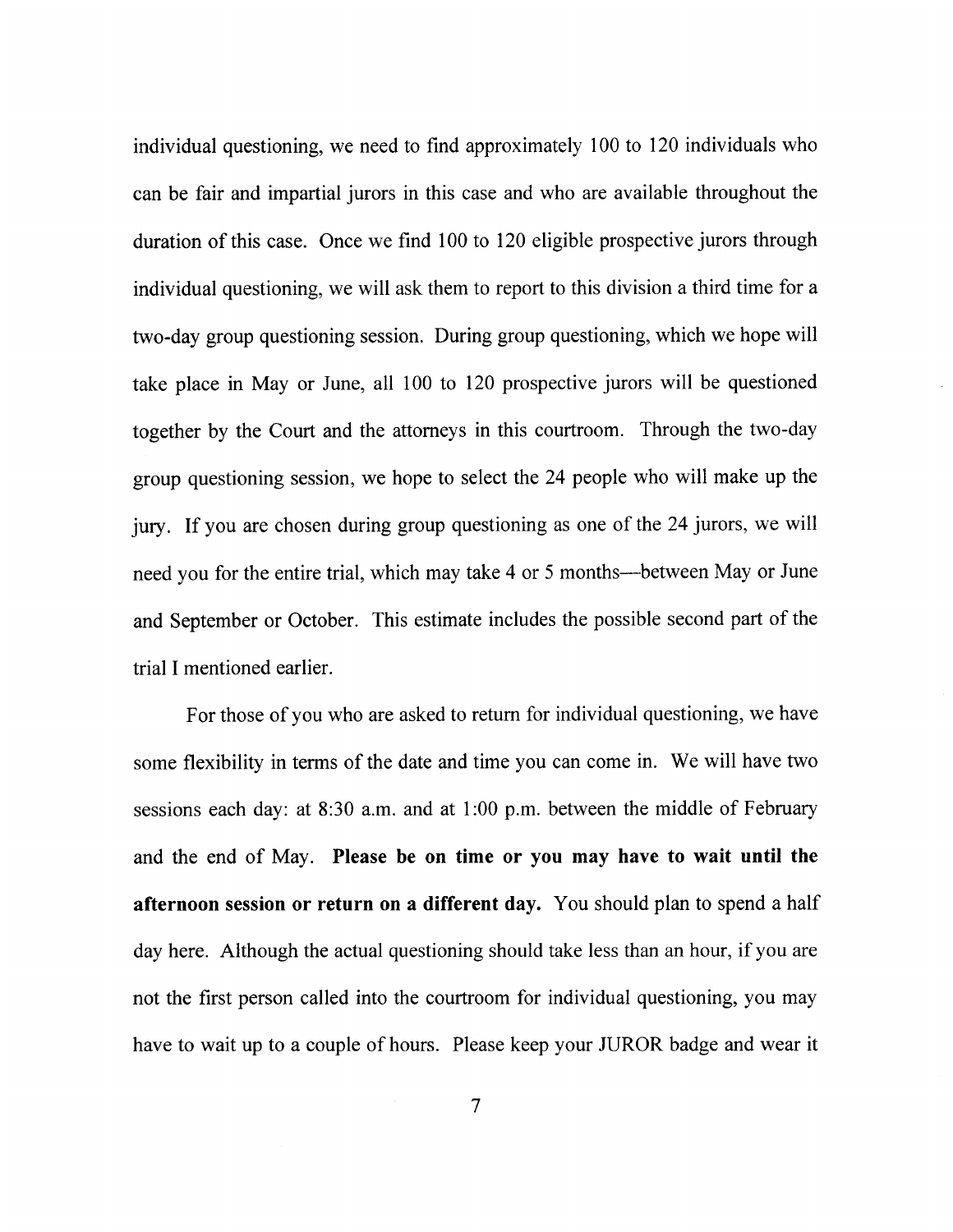each time you return to the courthouse (including while in the parking lot); there are a couple of JUROR stickers in your folder in case you lose your JUROR badge.

I must advise you that if you are instructed to return for individual questioning and you fail to appear, you may be found in contempt of court. Contempt of court can result in a fine or a jail sentence of up to six months. If you need to reschedule your individual questioning session, please follow the instructions you will receive from the Jury Commissioner's Office.

Both individual and group questioning will take place in this courtroom. The parties, the attorneys, my staff, and I will all be present during individual and group questioning. Individual questioning of each prospective juror and the subsequent group questioning of 100 to 120 prospective jurors will be open to the public and the media. The same is true for the trial. Because it is important to me that your privacy is protected, I have ruled that we will only refer to you by your juror number throughout the trial, including in jury selection. We will not refer to you by name. Your identity and contact information will not be accessible to the public or the media. Further, prospective jurors who genuinely believe that public questioning about very sensitive or private topics will prove embarrassing or otherwise damaging may request to speak about that topic with the Court, the parties, and counsel outside the presence of the public and the media.

8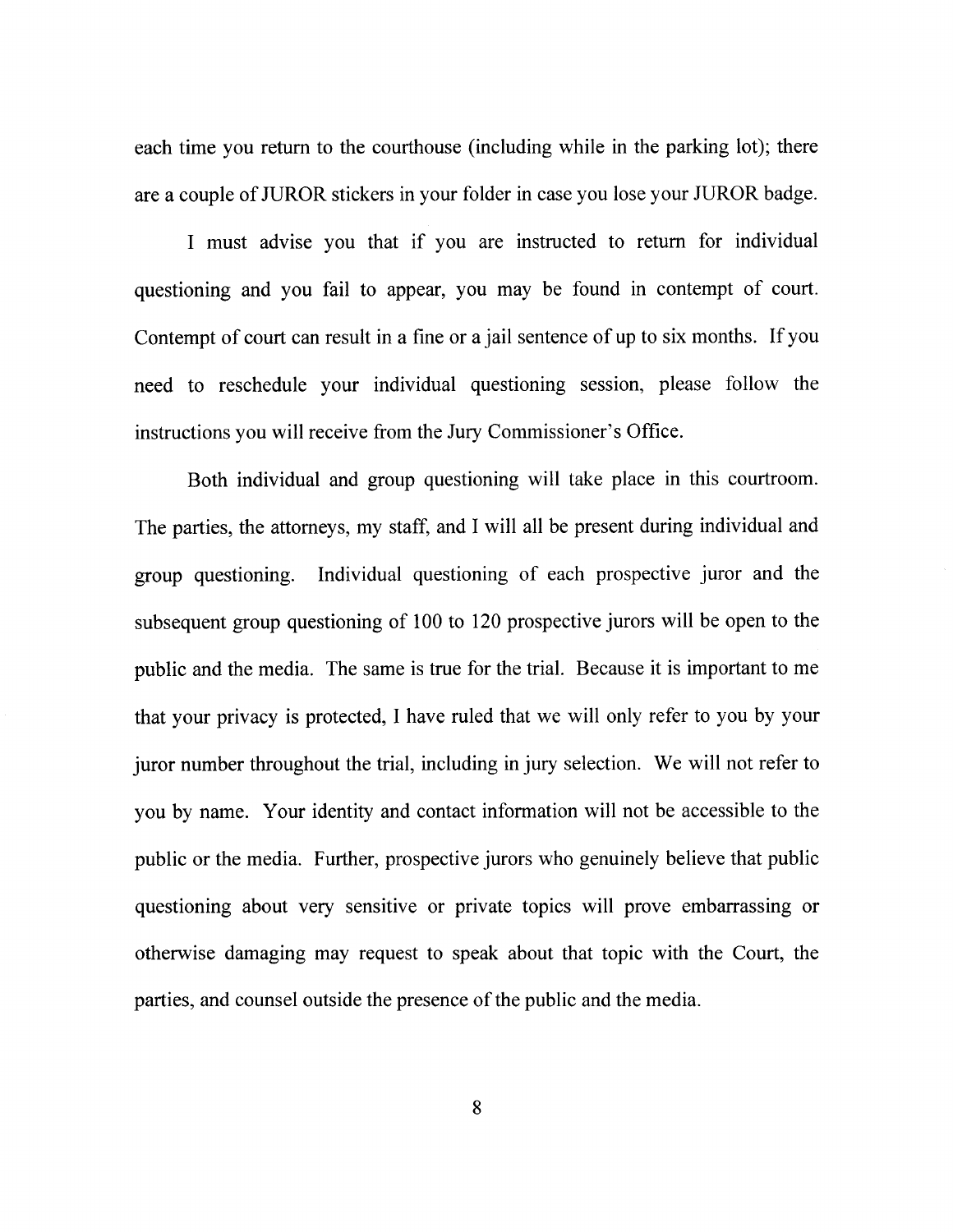Let me briefly touch upon the schedule we will keep during trial. We will likely start at 8:30 and end at 5:00, with a 60 to 90 minute break for lunch, and at least one l5-minute break in the morning and one l5-minute break in the afternoon. To allow you to catch up on work or personal matters, we will take every other Friday off. We may need to adjust this schedule from time to time. The more flexible you can be, the better for all of us.

I mentioned earlier that there are certain rules you must follow starting right now. THESE RULES ARE EXTREMELY IMPORTANT. LET ME REPEAT THAT: THESE RULES ARE EXTREMELY IMPORTANT. I WILL REPEAT IT A THIRD TIME: THESE RULES ARE EXTREMELY IMPORTANT. I cannot emphasize this enough. Each and every one of you must follow each and every one of these rules. A SINGLE VIOLATION OF THESE

### RULES BY ONE OF YOU MAY CREATE MAJOR PROBLEMS FOR US.

If you violate any of these rules (even inadvertently) or if you learn that anyone has violated any of these rules (even inadvertently), please do not discuss it with other prospective jurors and please report it immediately. Whenever I mention in my remarks that you must report something immediately, you must do so by contacting the Jury Commissioner's Office at the email address listed in your folder or, if you are at the courthouse, by filling out and delivering to a Court staff member one of the yellow JUROR QUESTION forms in your folder.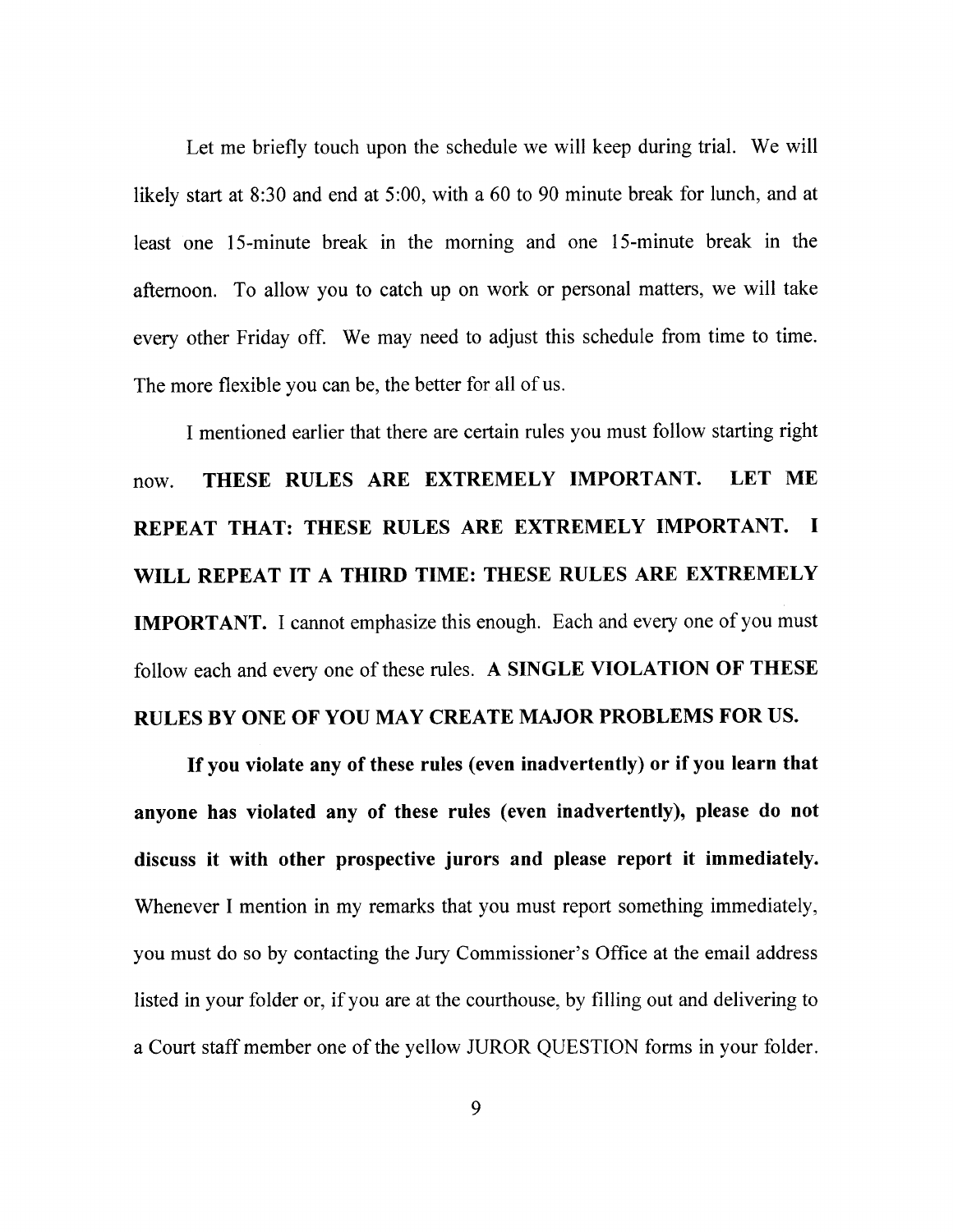There are two general rules that prospective jurors have to follow in every criminal trial:

l. You must not discuss anything related to the case among yourselves or with others, and you must not allow others to discuss anything related to the case around you.

2. You must not conduct any independent investigation or research about the case, or otherwise obtain or consider information about the case from an outside source; the jury must decide this case based only on the evidence presented in the courtroom and the law I will provide.

I will go over these rules in detail because they are critical.

(1) Do not discuss any aspect of the case with other prospective jurors through any means—including in person, by telephone, text, email, over the internet, or by any social media service-until after you have heard all the evidence and I tell you that you may begin deliberating on a verdict. I understand that you may be tempted to talk with each other about the case during breaks. That temptation may grow even stronger during the trial. You must resist the temptation to have any discussions whatsoever about the case. I encourage you to be friendly with one another and to talk to each other, but not about the case. Talk about other subject matters—your job, your family, sports, etc. Do not discuss the case. I mentioned that you will have a l5-minute break soon. You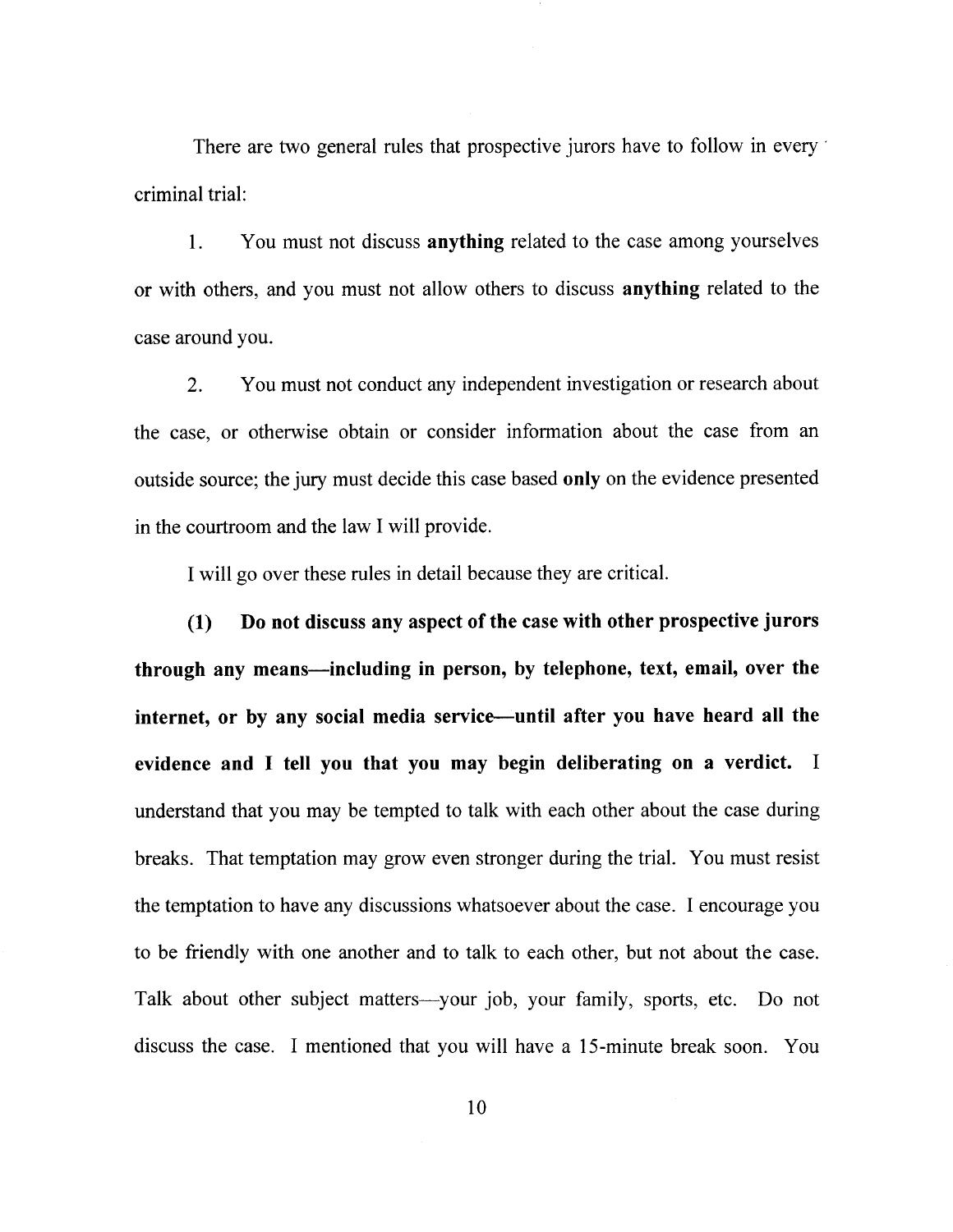may not discuss **anything** related to this case—including my remarks, the folder, or the questionnaire—during the break.

(2) In addition to not being able to discuss the case with each other, you may not communicate about the case with anyone else through any means—including in person, by telephone, text, email, over the internet, or by any social media service—before you are released from jury service. This means that you must not email, text, instant message, tweet, blog, or post information about this case, or about your experience as a juror in this case, on any website (including social media websites such as Facebook, My Space, Linkedln, YouTube, Instagram, or Twitter), list serve, chat room, or blog. Until you are released from jury service, you simply cannot discuss any aspect of the case with anyone, including your spouse, significant other, family members, friends, acquaintances, Court staff, members of the media, and strangers. Therefore, for example, after you leave here today, you cannot discuss with anyone my remarks, the folder, or the questionnaire.

What you can tell family members and friends is the following: (1) you have been summoned as a potential juror in a case; (2) the case is in Arapahoe County District Court, which is located in the Arapahoe County Justice Center; (3) it is in Division 201, Judge Samour's division; and (4) the schedule I discussed earlier.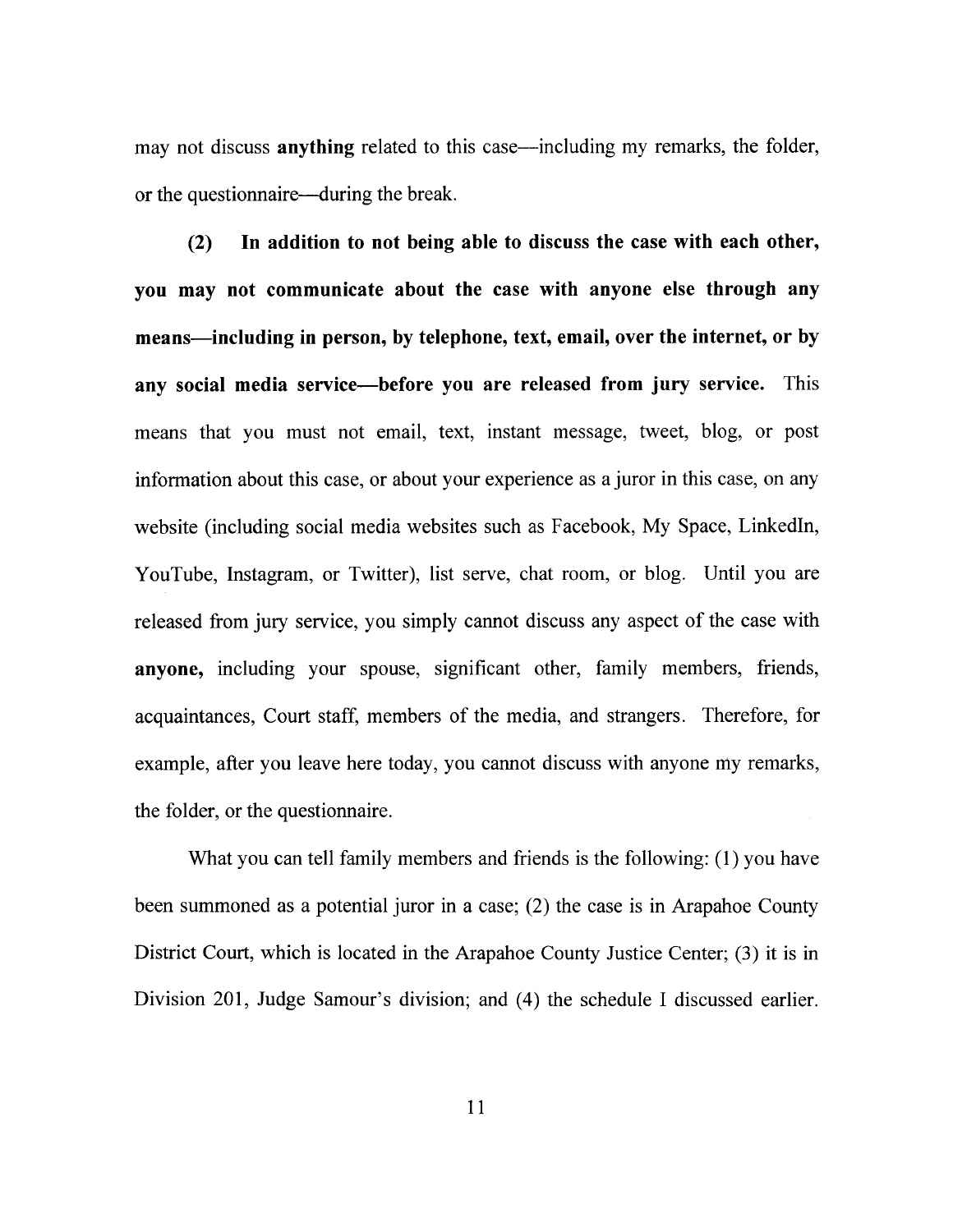Until you are released from jury service, you should not say anything else about any aspect of the case. You should not even mention it is a criminal case.

Of course,I realize that family members may guess or figure out that you have been summoned for this particular case. If that occurs, please immediately explain to them that you have been ordered to refrain from discussing any aspect of the case with anyone through any means. Further, please advise them that you have been ordered to ask them to refrain from discussing any aspect of the case with you or from asking you any questions about the case or your jury service. We want to avoid the risk that others will share thoughts, opinions, or comments with you that may influence you or interfere with your ability to be fair and impartial.

If someone insists on talking to you about the case over your objection, please report it immediately. Likewise, if, despite your best efforts, someone nevertheless says something to you about the case or you accidentally hear something about the case, please report it immediately.

(3) Do not talk with any witnesses, parties, or attorneys in the case about anything, whether related to the case or not. Do not say anything to these individuals and do not ask them any questions (including about where to go or what time to report back). You cannot talk to them and they cannot talk to you, even casually, about anything. Talking to one of these individuals about even something as trivial as the weather would create an appearance of impropriety.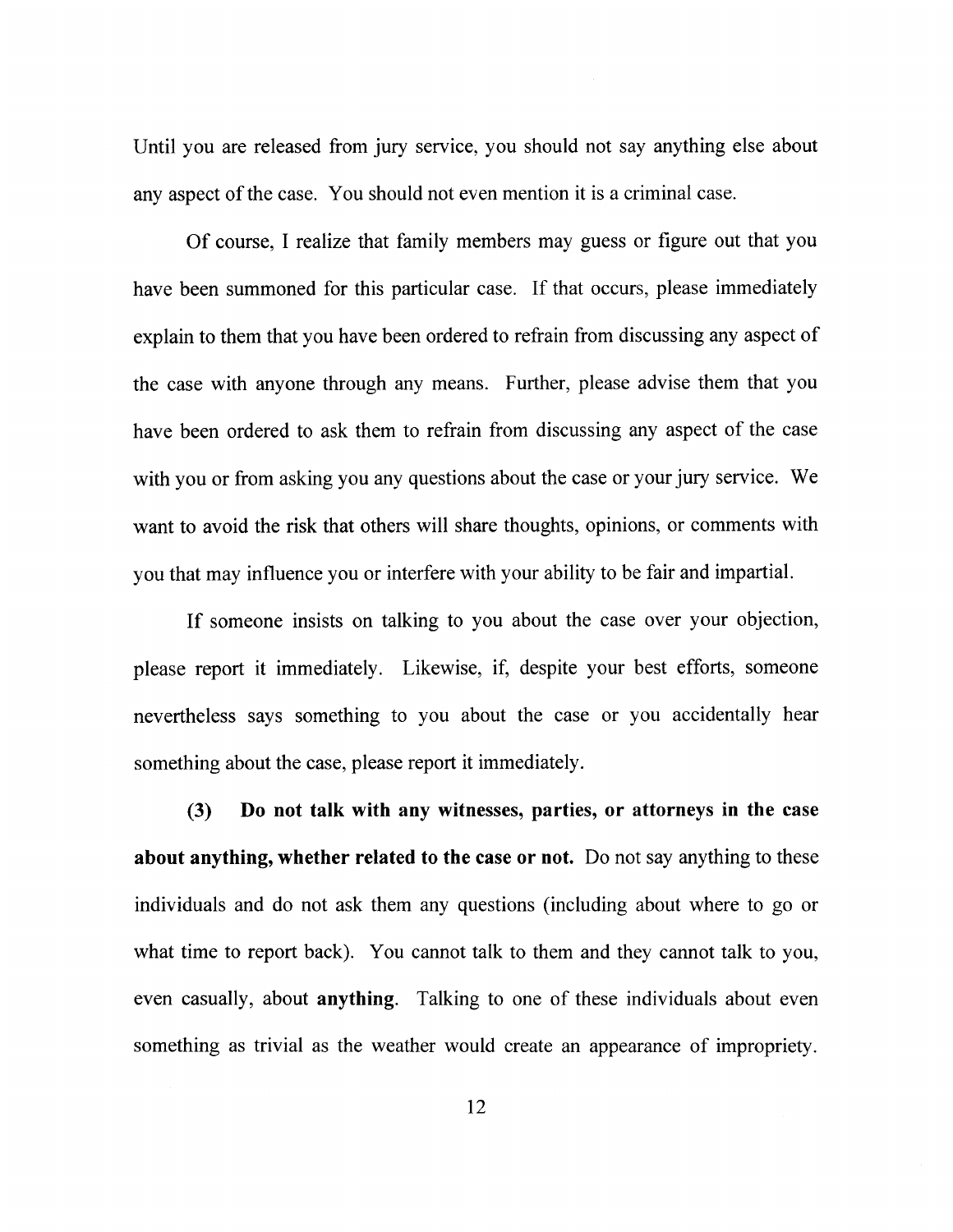Think about how it would look to a stranger observing a prospective juror talking in the hallway with a witness, a party, or an attorney in the case. Witnesses, parties, and attorneys are aware of this instruction. Therefore, they may avoid getting in the elevator with you, opening a door for you, or even making eye contact with you. They are not being rude. They are simply being careful.

(4) To make sure that witnesses, parties, and attorneys do not inadvertently talk to you, it is imperative that you wear your JUROR badge AT ALL TIMES in the courthouse and courthouse parking lot; it is equally imperative that your badge is VISIBLE to everyone around you. Wearing your JUROR badge at all times will alert people near you that they must stop talking about the case. Should you overhear people talking about the case, please remove yourself from that location immediately. In the event that you inadvertently hear anything about the case, please report that immediately.

Yet another benefit of wearing your JUROR badge has to do with the enforcement of an Order I entered in this case, which prohibits members of the media from photographing or videotaping anyone with a JUROR badge. To allow the media to comply with my Order, your JUROR badge must be conspicuous. Beginning with the attorneys' opening statements in May or June, the proceedings in the courtroom may be broadcast, but your image will not be captured by any camera. It is important to me to respect and protect your privacy.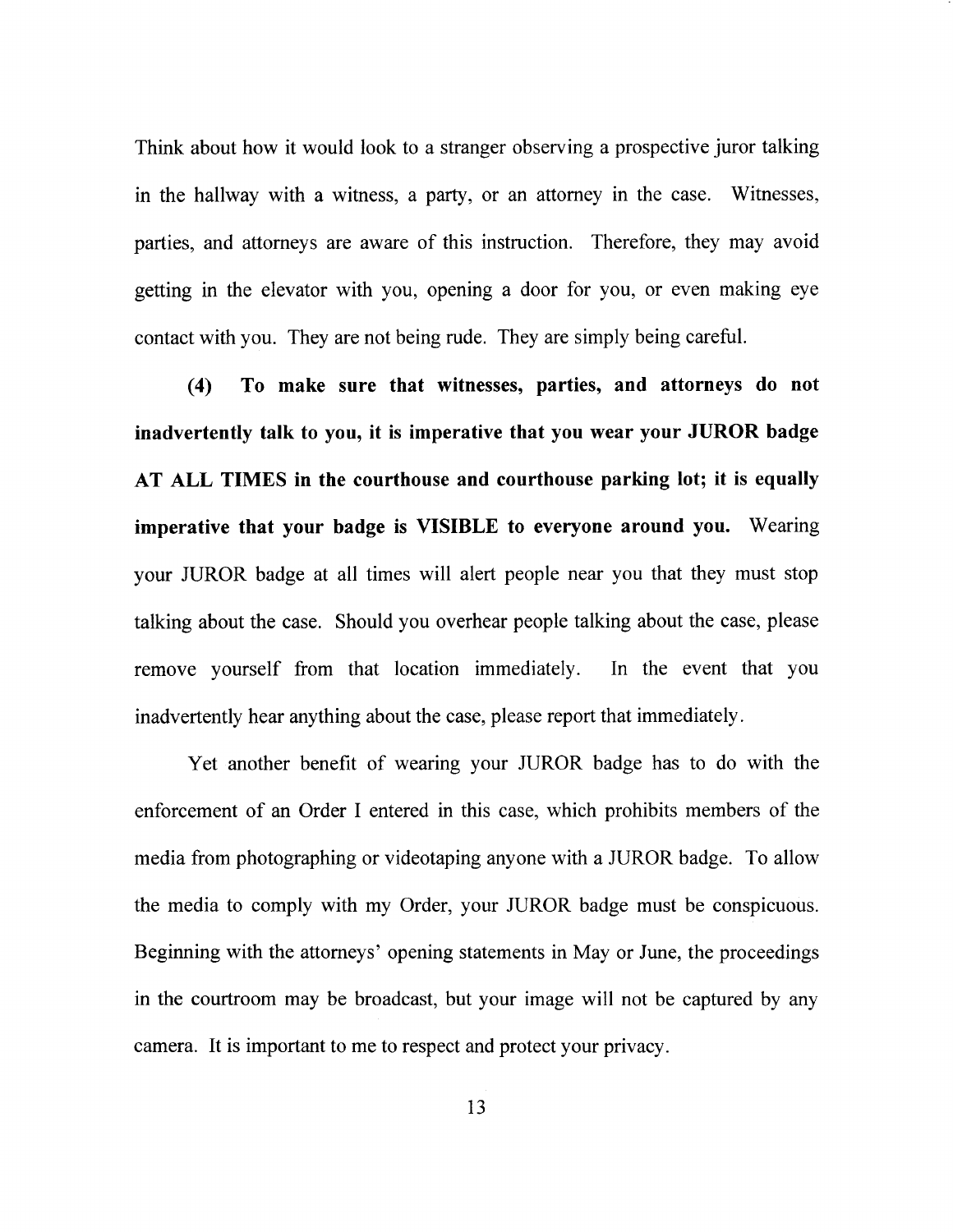(5) Do not talk to any members of the media about anything (not just the case) until the case is completed and you are discharged from your juror service. As you may know, this case has received media attention. It is anticipated that there will be media coverage of the trial. There may be some media coverage of jury selection too. Do not talk to any member of the media about anything while the case is pending. If a member of the media approaches you and tries to talk to you about anything, you must decline to do so. Should anyone insist on talking to you over your objection, please report that immediately.

(6) You must not read, view, or listen to any news or media reports that may refer to this case. This includes any news reports on the internet or that are available through any other electronic means. Do not watch or listen to any broadcasts about the case. At the first instance you rcalize that a medium may be broadcasting or reporting information about the case, you must stop reading, viewing, or listening to that medium. In other words, if you are watching TV, listening to the radio, browsing the internet, or reading the newspaper or <sup>a</sup> magazine, and you realize there is information about the case, you must immediately turn the channel, change the station, exit the screen or website, or turn the page. If, despite your best efforts, you inadvertently read, view, or listen to any information about the case, please do not share what you read, viewed, or heard with other prospective jurors and please report it immediately.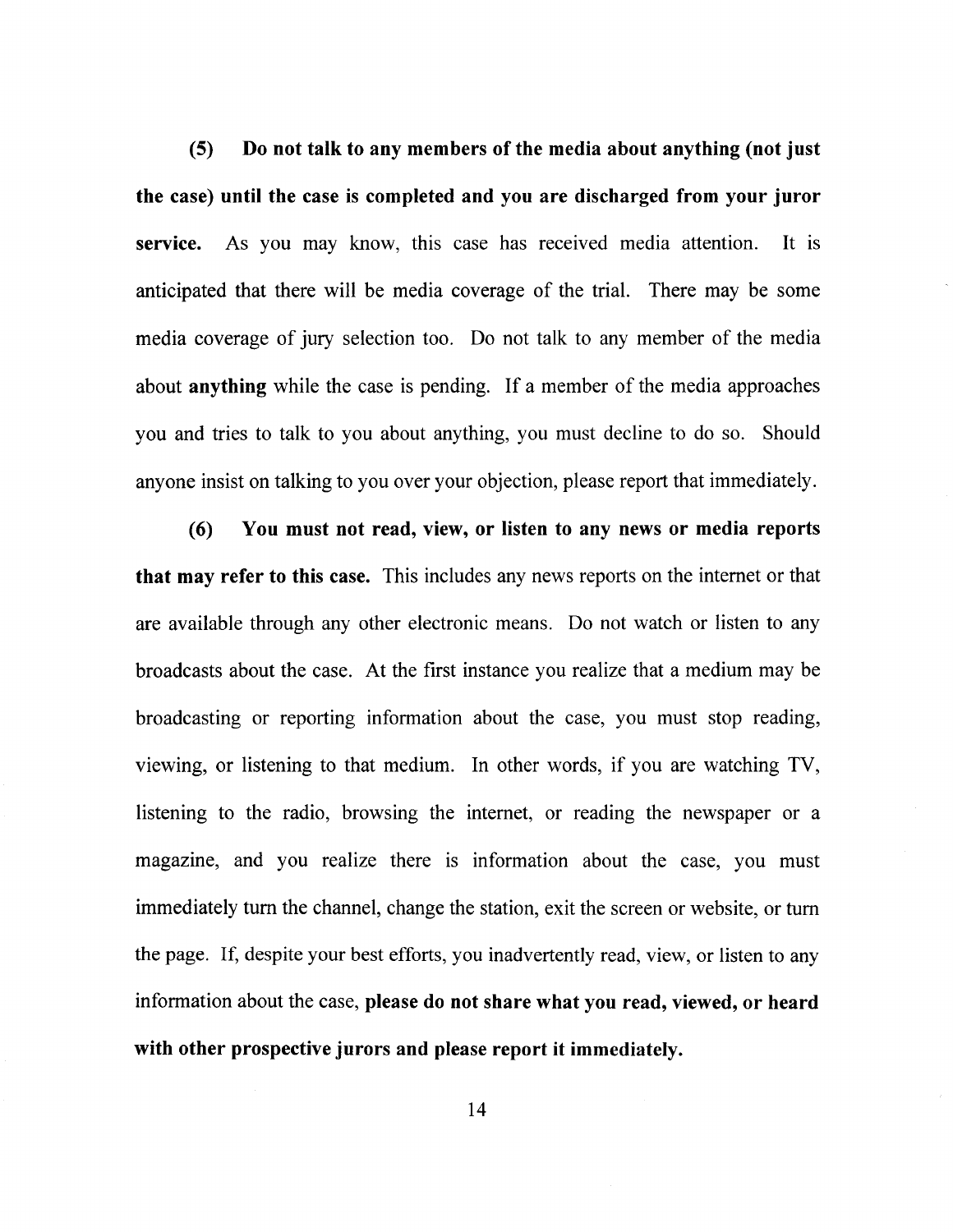Given the intense media coverage the trial is anticipated to receive, this is likely to be a particularly daunting challenge that will require GREAT EFFORT on your part. Let me repeat that: this will require GREAT EFFORT on your part. I'11 repeat it a third time: this will require GREAT EFFORT on your part. Avoiding information about the case from any media source is a Herculean task whose importance cannot be overemphasized. Starting right now, you must be EXTREMELY CAUTIOUS when watching TV, listening to the radio, reading the paper, or using the intemet. I am not prohibiting you from using any of these mediums. But in exchange for letting you use them, I ask that you be EXCEEDINGLY VIGILANT to ensure full compliance with this advisement.

(7) You cannot visit any locations mentioned in the case or conduct your own investigation outside the courtroom. Please do not attempt to gather any information about the case on your own. You cannot visit any places mentioned in the case or conduct any research, undertake any investigation, or otherwise obtain information about the case from an outside source, including the intemet. Many of us routinely use the internet to research topics of interest. You may continue to use the internet, but not with respect to this case or in relation to this case. You may not use Google, Bing, Yahoo, or any other type of internet search engine to learn about any person, place, thing, or issue that is involved in this case. This includes Mr. Holmes, the witnesses, the attomeys, other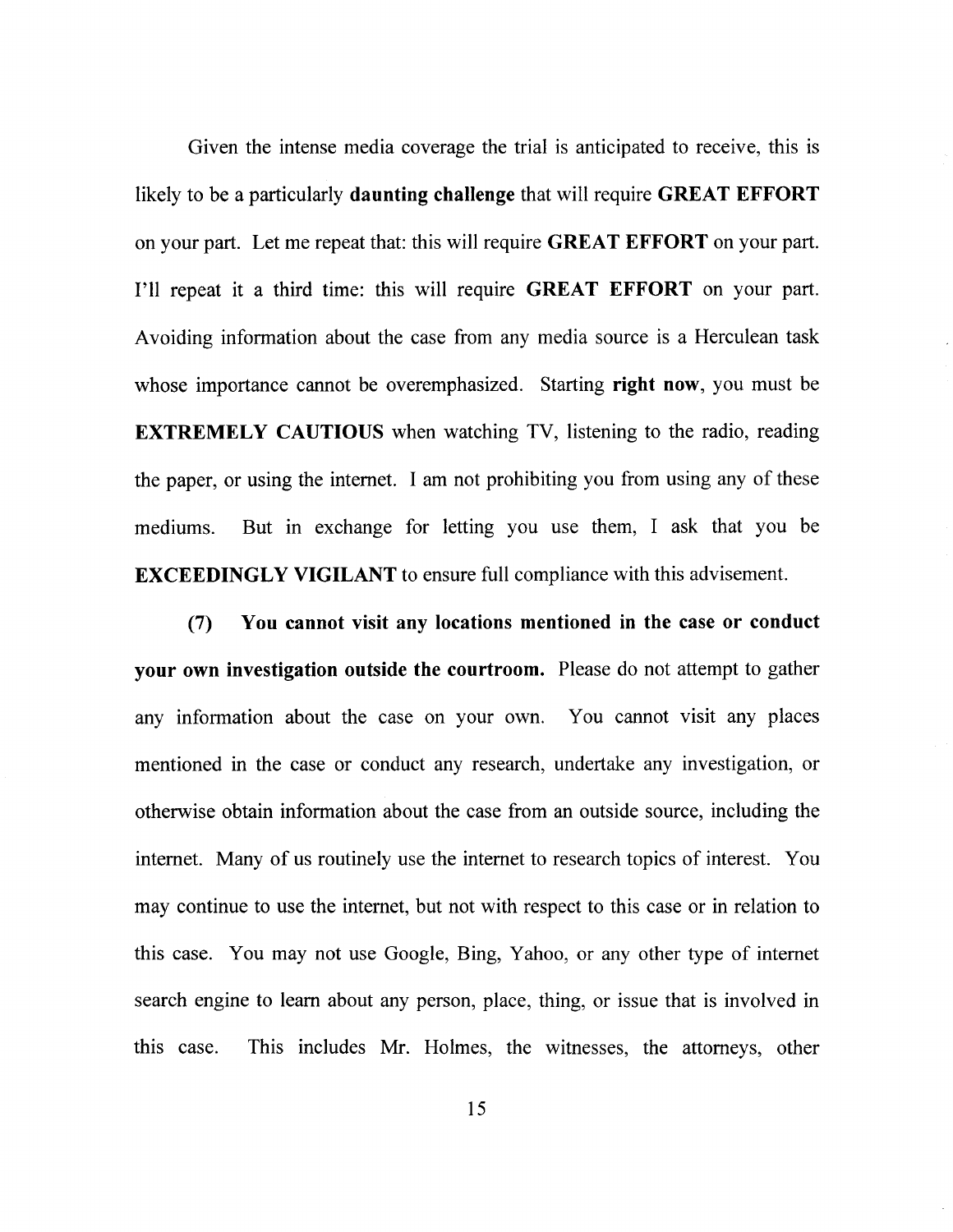prospective jurors, seated jurors (after we select a jury), the Court staff; and me, and applies whether you are here, at home, or anywhere else. The law also prohibits you from consulting a dictionary, an encyclopedia, a treatise, any law book or legal publication, any science book or scientific publication, any religious book or religious publication, or any other outside source in relation to the case. If you inadvertently acquire information about the case from an outside source, please do not share it with other prospective jurors and please report it immediately.

Breaking any of these rules would violate the oath I will administer in <sup>a</sup> moment and may subject you to punishment for contempt of court. If you violate any of these rules, you and your fellow prospective jurors might have to come back to court after this trial to testify about your conduct under oath.

At this time, please stand so that I can administer an oath. Please answer, out loud, "I DO," at the end of the oath to reflect your assent to the oath:

Do you solemnly swear or affirm under penalty of perjury to answer truthfully the questions in the questionnaire and all of the questions by the Court and counsel concerning your potential service as <sup>a</sup> juror in this case, as well as to comply with all of the advisements and instructions the Court has given you and will give you throughout this trial?

IPLEASE SAY "I DO" IF YOU ASSENT TO THE OATHI.

#### PLEASE BE SEATED.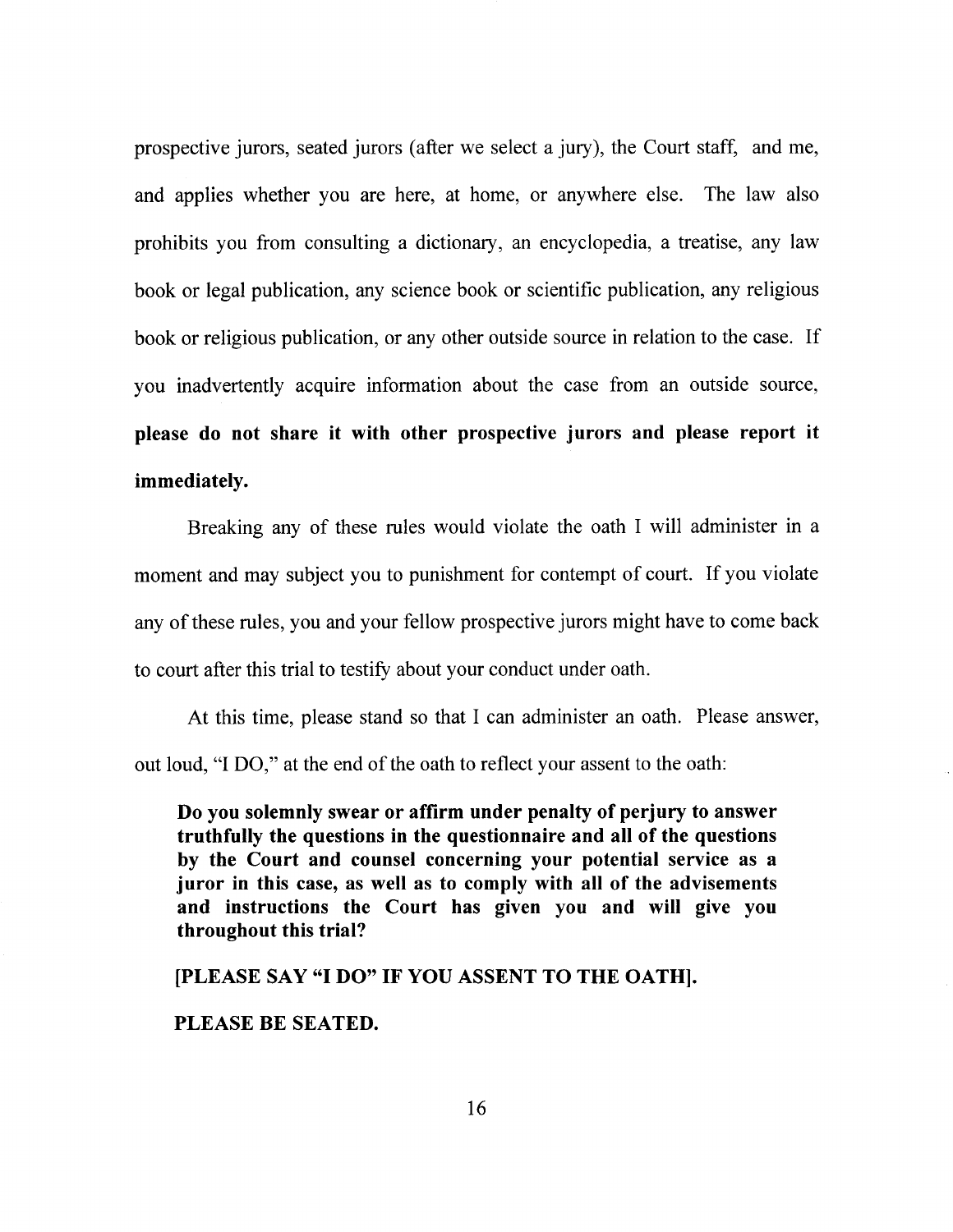You just took an oath to answer truthfully all of the questions related to your potential service as a juror in this case. I should caution you that the attorneys and their investigators may be interested in your background and may choose to research your internet presence, including postings and other activity on social media or other internet services. Further, if you are selected as a juror in this case, there is nothing that prevents them from continuing to pursue those research efforts throughout the trial. A lawyer has a duty to report any juror misconduct to the Court, whether or not it rises to the level of fraud or illegal conduct. If you needed an incentive to answer questions honestly and completely and to abide by my advisements, you have one.

My remarks are almost complete. After the break, you will be asked to complete the juror questionnaire. We realize that the questionnaire is lengthy and will take time to complete. However, you significantly increase your chances of having to return if you do not answer the questions as completely and accurately as possible.

The front page of the questionnaire contains important instructions. I will read most of those instructions to you now, but you should read them in their entirety on your own before you start filling out the questionnaire:

You have taken an oath to truthfully answer the questions in this questionnaire. Please answer each and every question as completely and accurately as possible. We need you to be completely honest. There are no right or wrong answers to the questions. There are only honest answers. The information you give in this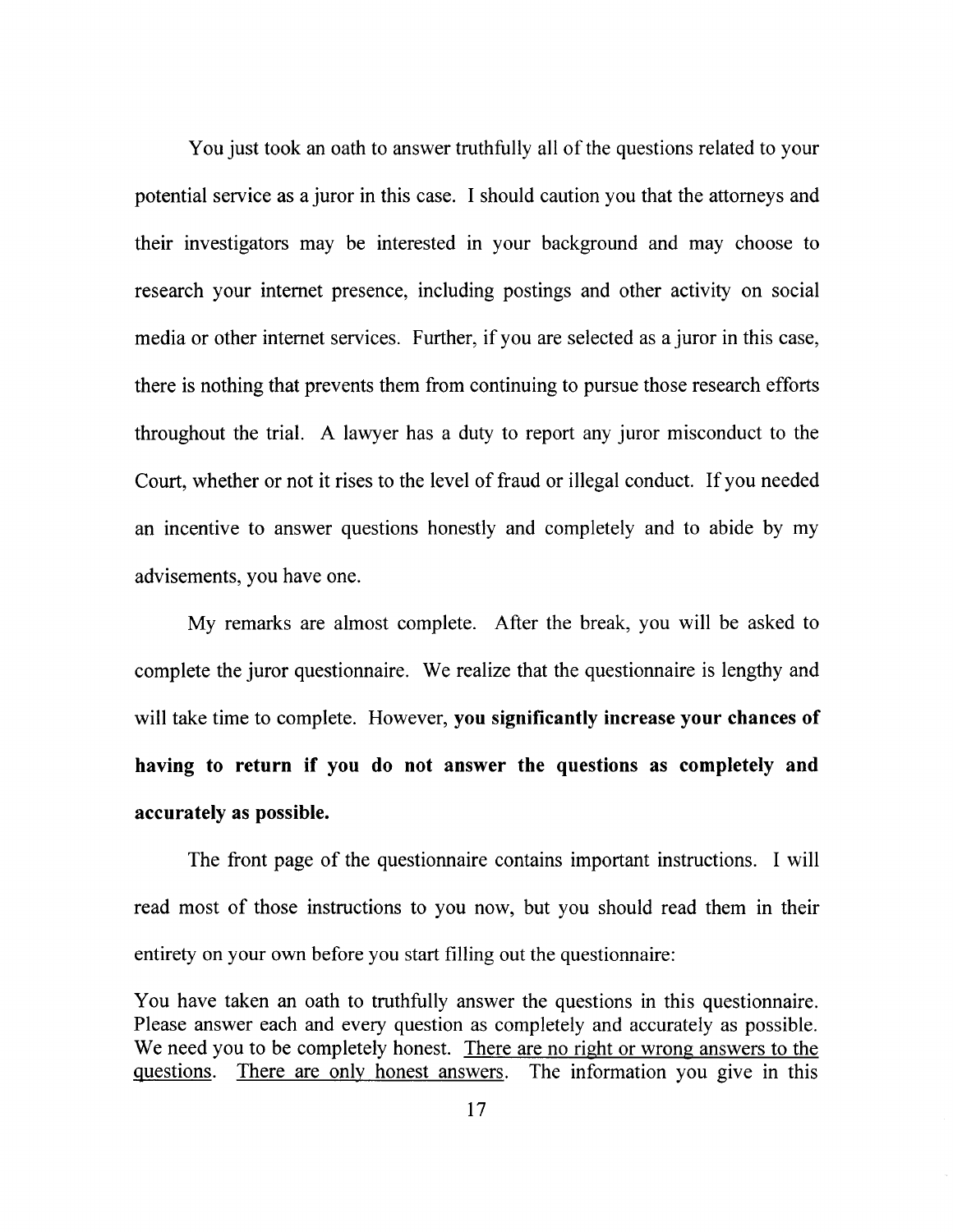questionnaire will be kept confidential. After a jury has been selected, all copies of this questionnaire will be returned to the Court and kept in confidence, under seal, not accessible to the public or the media.

The questions are intended to inquire into your beliefs and attitudes in an efficient manner. The purpose of the questionnaire is to encourage the full and candid expression of your views so that the Court and the parties may have a meaningful opportunity to select a fair and impartial jury in this case. Your full cooperation is necessary to achieve this extremely important objective.

Please read the explanations of law and the questions carefully. think about them. and take your time to ensure accuracy and completeness. There is no time limitation. Court staff cannot help you answer the questions. If you don't know the answer to a question, please indicate you don't know the answer. If you don't understand a question, please indicate you don't understand the question.

At the end of the questionnaire, there is a place for you to sign your name after you finish answering the questions. By signing, you are affirming under oath that you have answered every question truthfully and completely. This questionnaire is 18 pages long. If you need additional space to write your answers, there are blank pages at the end of the questionnaire. Please do not write on the back of any of the pages of the questionnaire. At the top of each page, there is a space for you to indicate your name and juror number. Please fill that information in on every page.

In conclusion, I want to express my gratitude again for your willingness to do your civic duty today. Your appearance and your commitment to follow all of the instructions I have given you serve as an acknowledgement that we adhere to the rule of law. Without the rule of law, our democracy could not thrive.

Thank you for your time and attention. At this time, we will take our 15 minute break. EVERYONE MUST EXIT THE COURTROOM DURING THE BREAK. PLEASE NOTE THAT WE WILL START ON TIME.

Thanks, everyone. The Court is in recess.